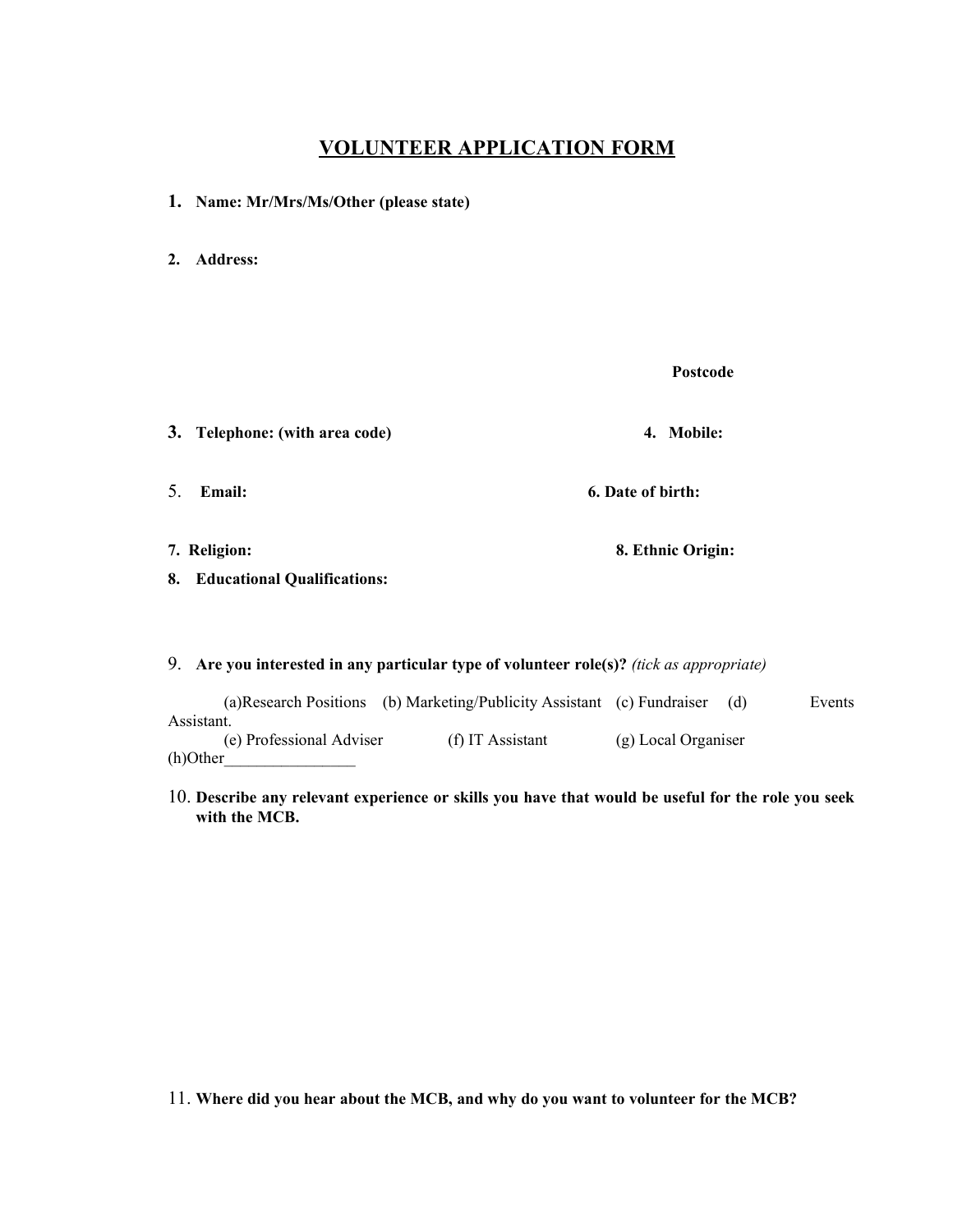**12. What days and times are you available to volunteer? (Please indicate below in the box your general availability and suitable times).**

| Day       | Mon | <b>CONTRACTOR</b><br>ues | Weds | <b>Thurs</b> | Fri | Sat | Sun |
|-----------|-----|--------------------------|------|--------------|-----|-----|-----|
| AM        |     |                          |      |              |     |     |     |
| <b>PM</b> |     |                          |      |              |     |     |     |

- **13. Please indicate the total number of hours or days per week you would like to volunteer for:**
- 14. **Do you have any specific needs that you would like us to take into consideration, either at the interview or if we offer you a volunteer role:**

## **15. References**

Please give the names and addresses of two people, other than your family, who we can contact as your referees. *(Preferably one of your referees should be your current or former employer)*

| Name:          | Name:           |
|----------------|-----------------|
| <b>Address</b> | <b>Address:</b> |

| <b>Postcode:</b>  | Postcode:         |
|-------------------|-------------------|
| <b>Telephone:</b> | <b>Telephone:</b> |
| <b>Email:</b>     | Email:            |

## **DECLARATION (PLEASE READ CAREFULLY BEFORE YOU SIGN)**

I declare the information given on this form is correct to the best of my knowledge. I also agree that if selected to work as a volunteer, I shall not have any claim on the MCB under any employment or insurance related legislation and I shall also have no expectation of any reward, compensation or future employment with and/or from the MCB in consequence of my work as volunteer.

I confirm that I am resident in the United Kingdom and have no restriction on the taking of employment, paid or unpaid. I would be willing to provide evidence if required.

**Signed: Date:**